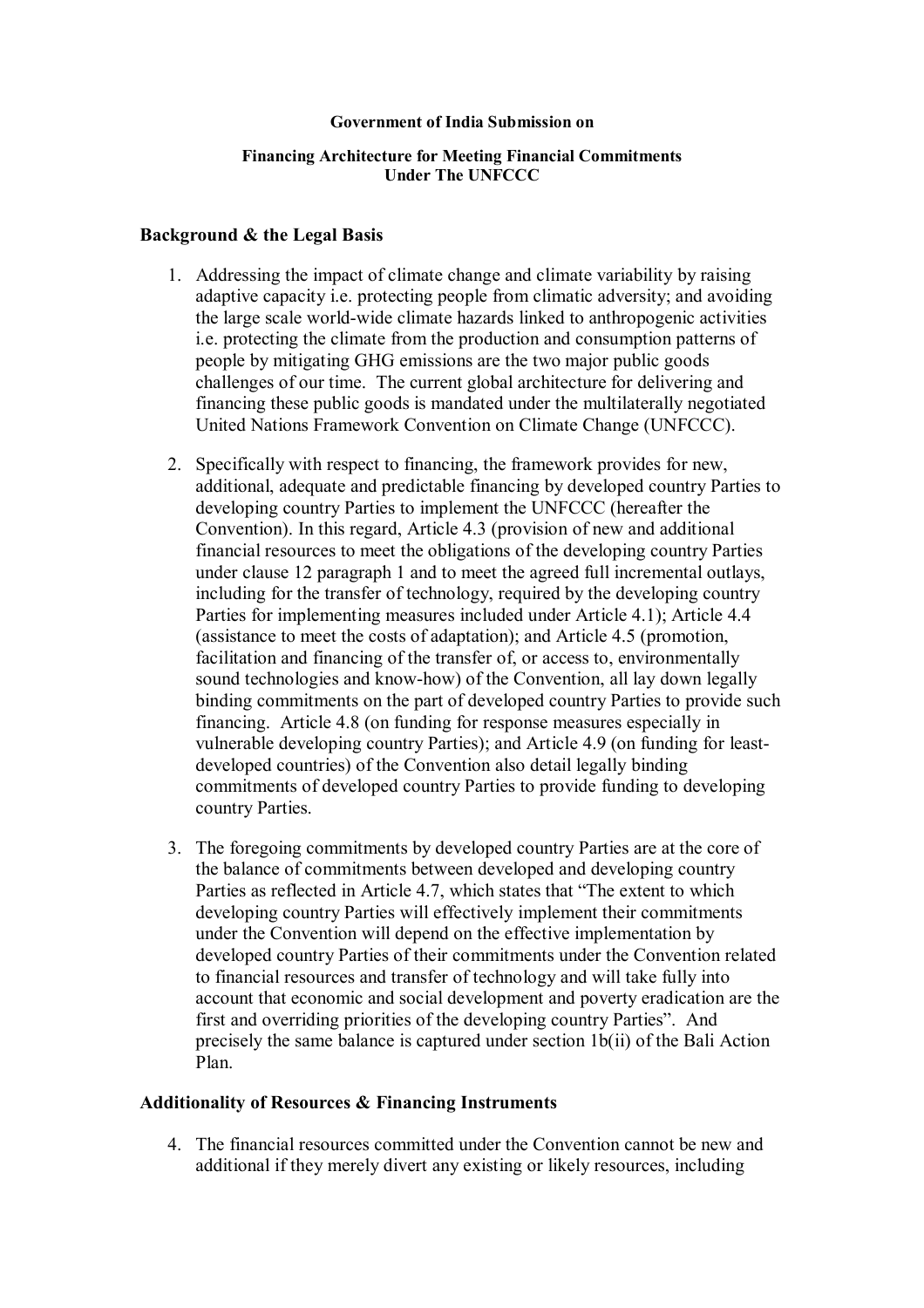ODA and other net foreign inflows, available for economic and social development and poverty alleviation to developing country Parties.

5. Further, to the extent that the incremental lifetime costs of investment in adaptation and mitigation are positive, they would have to be fully recompensed if economic and social development and poverty alleviation are not to suffer. This is true for both private and official sources of such new and additional funding. Only a grant that results in a resource transfer can truly  $r$ ecompense such positive incremental costs<sup>1</sup> in full without impacting social and economic development and poverty alleviation  $-$  the recognized first priority of the developing country Parties under the Convention. As an example, carbon markets under CDM actually pay for such positive incremental costs in full and thereby preserve the socio-economic viability of the underlying investments despite the higher costs of mitigation. While incremental lifetime costs must only be funded through new and additional grants and resource transfers, the base costs of economic and social development can be funded by a range of current or new financial instruments offered by bilateral, multilateral or domestic/foreign market sources. And indeed Article 11.5 of the Convention specifically refers to such bilateral, regional and multilateral channels being sources for resources for implementation of the Convention. Instruments that fund these base costs can include traditional equity and loan investments, concessional loans, loan guarantees or other risk mitigation structures, and a range of funds for acquisition, development, deployment and diffusion of technologies.

# **Projected Funding Needs**

 $\overline{a}$ 

- 6. The UNFCCC has estimated a requirement of US\$ 200-210 billion in additional investment in 2030 to return GHG emissions to the current level. Further, additional investment needed worldwide for adaptation is estimated to be US\$ 60-182 billion in 2030 by UNFCC, inclusive of an expenditure of US\$ 28-67 billion in developing countries. Incremental investment needed by developing countries for adapting to projected impacts of climate change is estimated as US\$ 10-40 billion per annum by the World Bank and Oxfam estimates this number to be US\$ 50 billion per annum. The UNDP estimates that incremental investment needed for adaptation alone could amount to US\$ 86 billion per annum by 2015. Not only do these numbers vary widely among themselves, they are a fraction of UNFCCC's own estimate that peg the incremental cost of addressing climate change at 0.3-0.5% of global GDP or Lord Stern's revised estimate of 2% of global GDP. At current levels of global GDP this range translates to US\$ 165 billion to US\$ 1.1 trillion.
- 7. The above broad range of estimates is not surprising for we are still struggling to fully understand the science of climate change. Hence, we need to learn by doing and not wait for elimination of all uncertainty because costs of impacts

<sup>1</sup> Incremental costs hereinafter refer to both the incremental investment cost and the incremental lifetime costs where applicable. Such incremental costs will need to be fully recompensed through resource transfers (typically under bilateral arrangements) or grants (typically multi-lateral arrangements) that effectively result in resource transfers to the developing countries.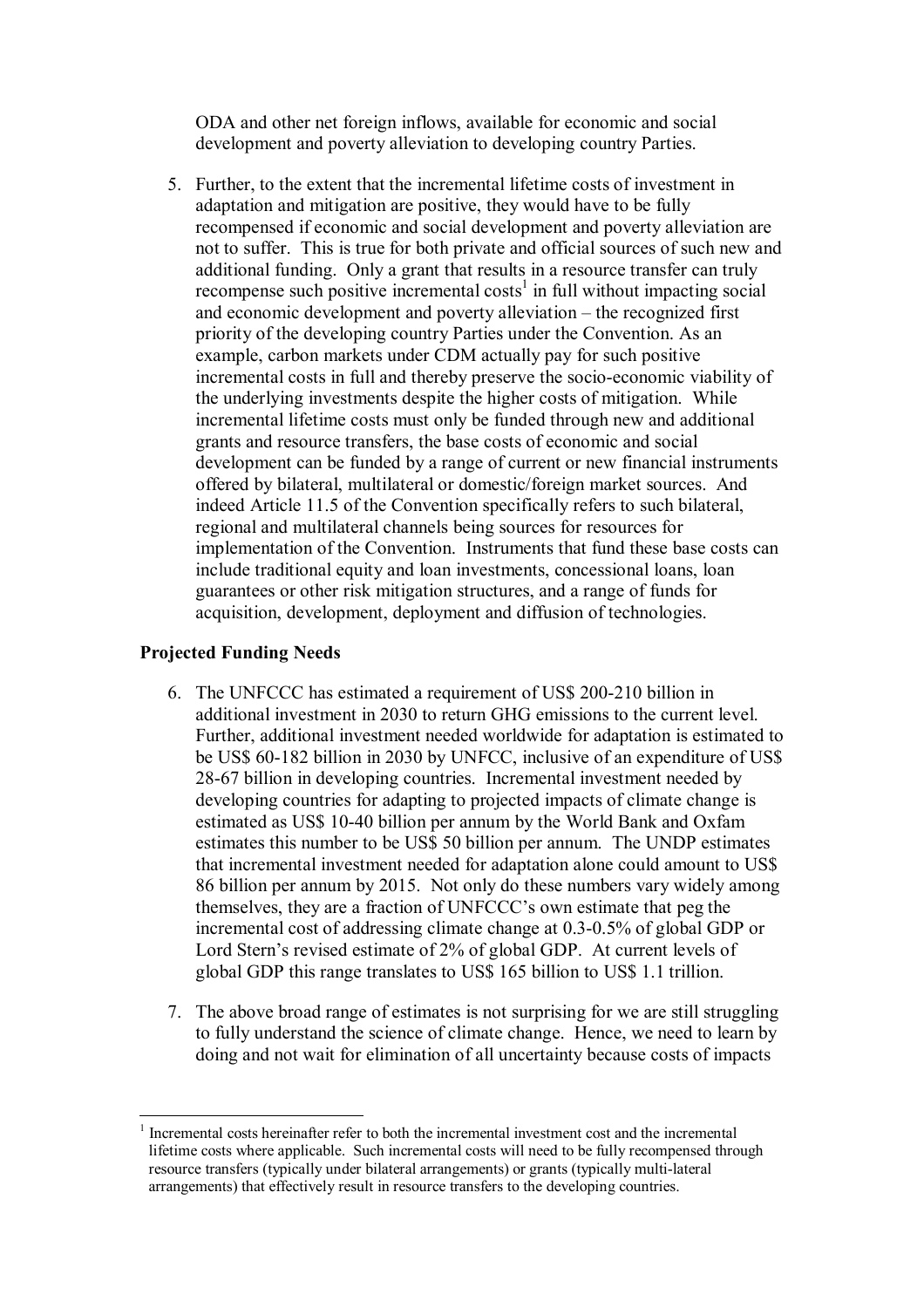from climate change will be a multiple of the estimates made if we fail to act immediately.

## **Funding Sources**

- 8. Clearly the magnitude of funding needs is enormous compared to what is available under the current financial mechanism of the Convention. The funding committed to GEF, for various funds managed by it, is US\$ 1.3 billion for the period 2007-10. The funds managed by GEF for adaptation total about US\$ 275 million and since 2005 GEF has provided US\$ 110 million for adaptation projects. The Adaptation Fund to be built up from 2% of CDM flows is expected to amount to US\$ 100-500 million by 2012. Tapping other flexibility instruments will, at best, add increments of similar magnitude. The carbon markets have the potential for raising larger sums. However, this requires very deep emission reduction targets (potentially negative emission obligations for some developed country Parties) that are legally enforceable. And while carbon markets may be able to fund incremental costs of mitigation under certain scenarios, funding for incremental costs of adaptation would require resource transfers or grants.
- 9. It is stressed that the proposed funding sources cannot be voluntary providers of funds because voluntary contributions are not predictable and cannot service legal commitments under the Convention. Further, the commitments under the Convention to fund the incremental costs of addressing climate change cannot be treated as aid or assistance under a donor-recipient platform. Finally, as already stated, agreed incremental costs of combating climate must be funded with resource transfers or grants. Keeping these requirements in mind, the following funding sources are proposed (as stated above, the base costs would continue to be funded through normal channels in accordance with current practices):
- a) Annual contributions equal to 0.5% of the total GDP of the developed world for funding full agreed incremental costs of adaptation and mitigation through resource transfers or grants. Individual country contributions may be decided multilaterally on the basis of historical responsibility for GHG concentration, current emission levels, per capita GDP etc. Each developed country Party or any grouping of developed country Parties would be free to decide the means for raising these contributions through country specific or region specific auctioning of emission rights, carbon taxes, and specific levies on sectoral emissions or any other means considered feasible within their borders.
- b) Any levies on international travel or use of marine haulage that are negotiated under the Convention.
- c) Any private sources of grant funding on a voluntary basis.
- d) Any other grant funding or contributions on a voluntary basis.

#### **Institutional Base/Governance of the Financial Architecture**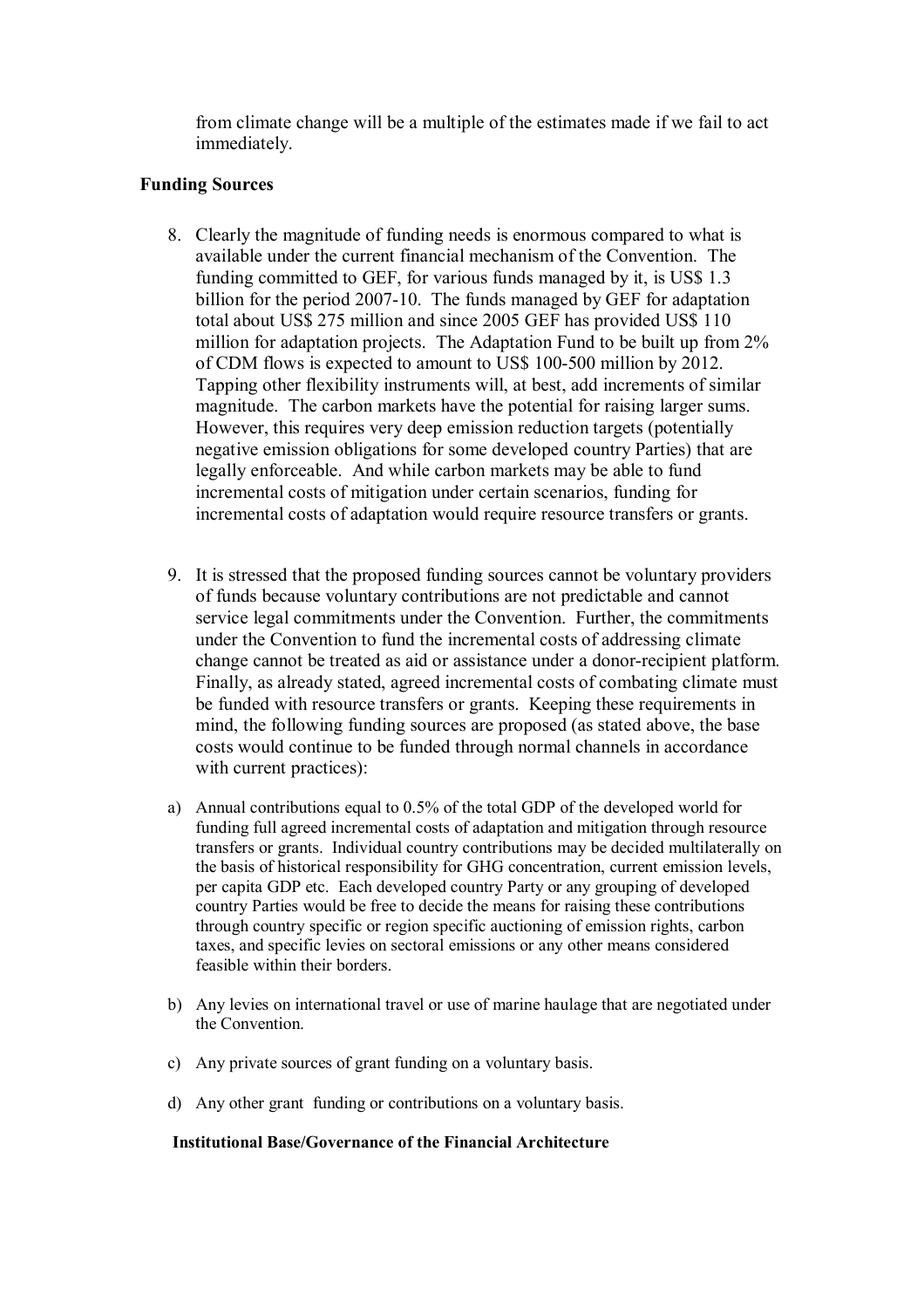- 10. Although the Convention is silent on the choice of an Institution to manage the funds made available, it is quite explicit in stating under Article 11.1 that the proposed financial mechanism "shall function under the guidance of and be accountable to the Conference of the Parties, which shall decide on its policies, programme priorities and eligibility criteriaî. Article 11.2 further states that the "financial mechanism shall have an equitable and balanced representation of all Parties within a transparent system of governance". While creating the Adaptation Fund (AF) the foregoing provisions were fully adhered to. At Nairobi the second meeting of the CMP actually decided that the AF should be under the 'authority' of the COP in addition to the requirement of 'being under the guidance and accountable to'. The Nairobi decision also adopted "a one country one vote" rule in relation to the operation of the AF and a majority representation for developing countries on the governing body (Decision 5/CMP.2.para 3). CMP.3 at Bali created the Adaptation Fund Board with a majority of members from developing countries and designated representatives from the two main recipient interest groups i.e. Group of Least Developed Countries and the Alliance of Small Island States. Moreover, it was decided that Parties should have direct access to the funds, and the involvement of the GEF and the World Bank in the running of the AF was reduced to an interim provision of secretariat and trustee services respectively. The AF structure succeeded in developing an equitable and balanced representation of all parties within a transparent system of governance as required under Article 11.2 of the Convention. The same is true for the Multilateral Fund under the Montreal Protocol.
- 11. Anything short of the above precedents would be a step backwards and, hence, the proposed financial architecture must be under the direct control of COP as detailed in paragraph 10. An Executive Board, with an equitable and balanced representation of all Parties, appointed by COP must manage the proposed financial architecture. A professional secretariat and appropriate technical committees that establish eligibility, evaluation and compliance criteria, in conformance with the Convention, would assist the Executive Board. Direct access to funding by developing country Parties and their involvement in every stage of the process, through the COP, will make the architecture demand driven. A Trustee selected through open competitive bidding among reputed and pre-qualified institutions would administer the funds.
- 12. It must be recognized that any funding that is pledged or becomes available outside the governance structure foreseen under the Convention and highlighted above, cannot be counted towards the fulfilment of the commitments made by developed country Parties under the Convention. The Convention would be undermined if parallel initiatives outside the governance structure foreseen by the Convention are considered towards fulfilment of commitments of developed country Parties under the Convention

## **Eligible Countries/Entities**

13. Although establishing detailed and formal country eligibility criteria is outside the scope of this note, it is conceivable that differentiated criteria could be established for different developing country Parties or groups of developing Country Parties to match their differing needs and vulnerabilities. In general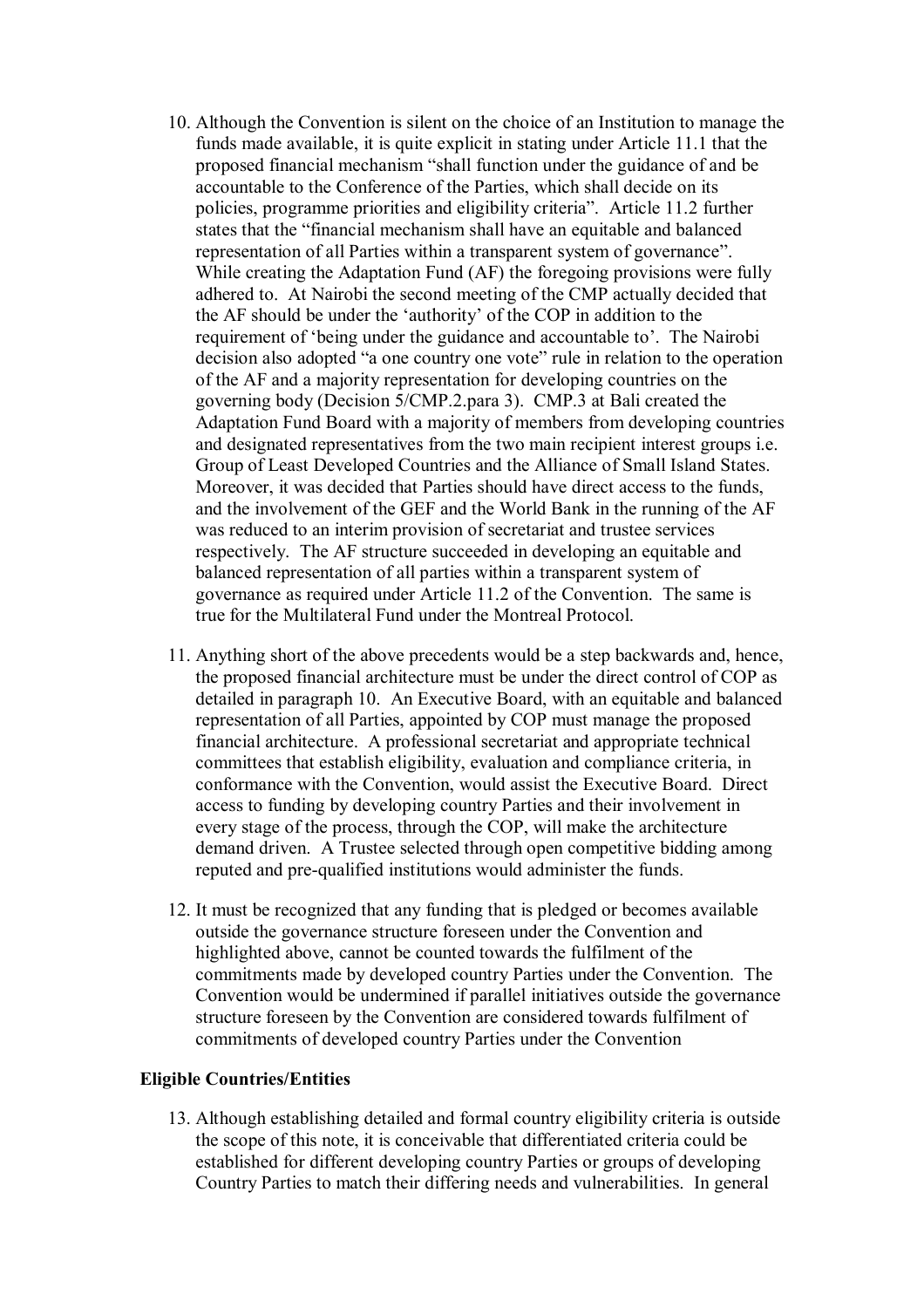all developing country Parties would be eligible with special emphasis being laid on the needs of Vulnerable States and Least Developed Countries. For eligible Parties, funds could be made available to national or sub-national governments, private entities within the eligible country or other private or national/sub-national entities (for example, holders of intellectual property rights).

## **Target Investments For Funding Support**

- 14. The proposed financial architecture should target multiple sectors and support a range of activities that could include though not be limited to the following:
	- a) Incremental costs of mitigation across all economic and social sectors.
	- b) Incremental costs resulting from deployment and diffusion of commercially available low carbon technologies.
	- c) Incremental costs of research and development of clean energy or low carbon technologies
	- d) Incremental cost of building capacity and institutional framework in recipient countries.
	- e) Full costs of preparing national communications and national action plans and implementation of the same.
	- f) Full cost of technology patents and license fee for IPRs covering low carbon technologies.
	- g) Full cost of adaptation to climate change.

# **Funding Verticals and Funding Criteria**

- 15. Establishing various verticals along which funding could be made available under the proposed financial architecture or the various criteria that warrant funding is also beyond the scope of this note. Suffice it to say that the proposed financing architecture should be organized into functional windows to address specific requirements such as a Technology Acquisition and Technology Transfer Fund for available climate friendly technologies, a Venture Capital Fund for emerging climate technologies, Collaborative Climate Research Fund, Adaptation Fund etc. The financing architecture could integrate other funds operating under the Kyoto Protocol to avoid duplication. It might be argued that the proposed financial structure would be unwieldy and ineffective because of concentration of all activities under one umbrella. It is pointed out that the only unifying force is a common architecture of governance, funding and investment policies under the direct control of and accountable to COP. Each vertical will be operated and will grow independently under this common architecture.
- 16. The criteria established for funding specific investments would largely be linked to outcomes and shall not enforce co-financing from certain specified sources or harsh conditionalities that go beyond the objectives that address